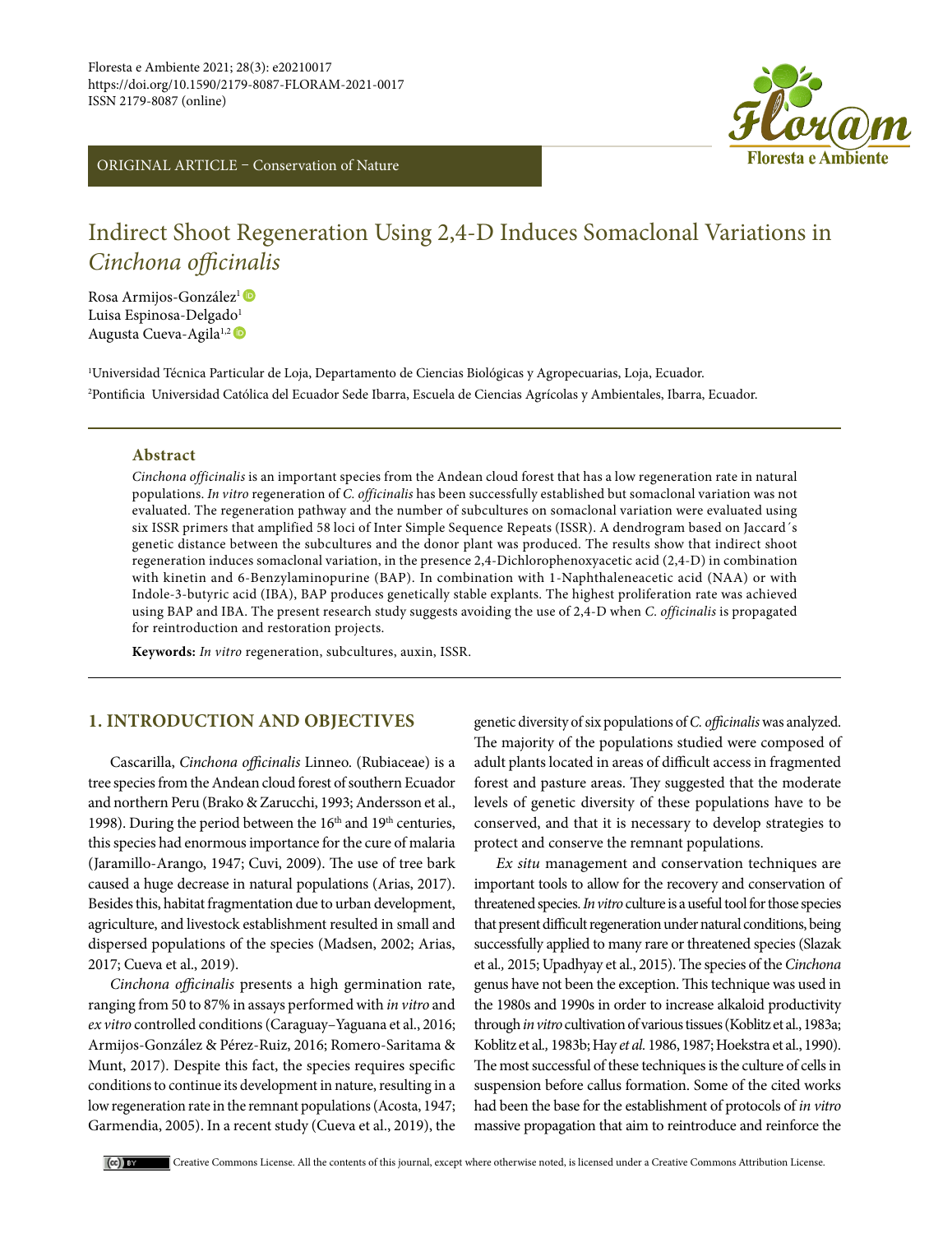populations of *C. officinalis* in the natural habitat (Armijos-González & Pérez-Ruiz, 2016).

*In vitro* culture generates specimens that can be genetically identical to the mother plant; however, in the process, there is a risk of inducing the appearance of variation between the parental cell line and its regenerants (Larkin & Scowcroft, 1981; Sarmast, 2016). The occurrence of these variations is known as somaclonal variation. This is spontaneous and uncontrolled, limiting the usefulness of the mass propagation system because of its unpredictable nature (Singh et al., 2011). Somaclonal variation or genetic fidelity can be analyzed at *different* levels: morphological, cytological, cytochemical, biochemical, and molecular (Chandrika et al*.,* 2008; Ruffoni & Savona, 2013). At the molecular level, the most efficient are molecular markers based on DNA (Tiwari et al., 2013). Among the molecular markers, one of the most used is the Inter Simple Sequence Repeat (ISSR) analysis which allows detecting the variation that occurs in microsatellite regions scattered in the genome (Sharma et al., 2014; Akdemir et al., 2016; Martinez- Estrada et al., 2017; Babu et al., 2018; Rohela et al., 2020).

Even though there are many studies on *in vitro* culture in the *Cinchona* genus, as far as know this is the first work to evaluate somaclonal variation in a *Cinchona* species. In this study, we determine the influence of two factors on the somaclonal variation of *C. officinalis*: the regeneration or propagation pathway using different Plant Growth Regulator (PGR) combinations and the number of subcultures.

# **2. MATERIALS AND METHODS**

# *2.1. Plant material*

The laboratory work was developed in the Plant Physiology Laboratory of the Department of Biological Sciences (3°59'14.2 "S 79°11'52.5 "W) of the Universidad Técnica Particular de Loja, Loja, Ecuador.

Mature seeds of *C. officinalis* were procured from the Aguarango sector in Vilcabamba (Loja-Ecuador). After collection, the seeds were surface-sterilized as described in Armijos-González & Pérez-Ruiz (2016) and germinated on a half strength Gamborg B5 medium. Seeds were incubated at 22.0 °C with 12 h light/12 h dark with a photon flux density of 57 lmol  $m^{-2}s^{-1}$  provided by cool white fluorescent lamps. Seedlings 4 months old and 6-8 cm in height were used to begin cultivation. Each seedling was considered as a donor plant.

# *2.2. In vitro culture establishment*

Nodal segments, with 2 or 3 buds each and 1.0 - 1.5 cm in size, were cultivated on a half strength Gamborg B5 medium

containing different combinations of cytokinins (BAP, KIN) and auxins (NAA, IBA, 2,4-D) that resulted in direct shoot or callus formation depending on the type and concentration of the hormone used (Armijos-González & Pérez-Ruiz, 2016). A Gamborg B5 medium was used as control.

#### *2.3. Effect of subculture on shoot multiplication*

The effect of subculture cycles on shoot formation was evaluated. New nodal segments derived from the plants of the first culture in the PGR-containing medium were subcultured every three months for 12 months (a total of 4 stages). Beginning with the second subculture, a B5 medium without PGR was used. Both explants and subcultures were exposed to a photoperiod of 12 hours of light and 12 hours with a photon flux density of 57 lmol  $m^{-2}s^{-1}$  provided by cool white fluorescent lamps, at an average temperature of  $23 \pm 2^{\circ}$ C and an ambient humidity of  $65 \pm 7$ %. The multiplication index was calculated as the number of newly formed shoots per each initial shoot and recorded in each subculture stage.

#### *2.4. Analysis of somaclonal variations*

Fifty milligrams were taken from each sample, as leaf fragments, and in those where the tissue was not differentiated, callus fragments were taken. The samples were preserved at -80 °C until DNA extraction. DNA extraction was carried out with a DNeasy Plant Mini kit (Qiagen®) following the manufacturer's instructions. The amount and purity of the DNA were quantified in a NanoDrop 2000 spectrophotometer (Thermo Fisher Scientific, USA). DNA integrity was verified by gel electrophoresis in 1% w/v agarose gel staining with Gel Red and visualized in an Enduro TM Gel Documentation System Touch.

### *2.5. ISSR-PCR analysis*

To examine the polymorphism of the genomic DNA in *C. officinalis*, 13 ISSR primers (University of British Columbia Biotechnology Laboratory, Vancouver, Canada) were evaluated. Based on the reproducibility of band pattern and resolution, a total of 6 primers were selected (Table 1).

PCR reactions were performed in a final volume of 20 μL, containing 20 ng of DNA template,  $4 \mu$ L of 5X buffer containing MgCl<sub>2</sub>, 0.5 µM of primer, 0.2 mM of dNTPs and 1 U of Taq DNA polymerase (Promega). The PCR product was amplified under the following conditions: one cycle of 4 min at 94 °C, followed by 40 cycles with 30s at 94 °C, 45s at diverse annealing temperatures depending on each specific marker (Table 1) and 2 min at 72 °C, and a final extension of 10 min at 72 $\degree$ C.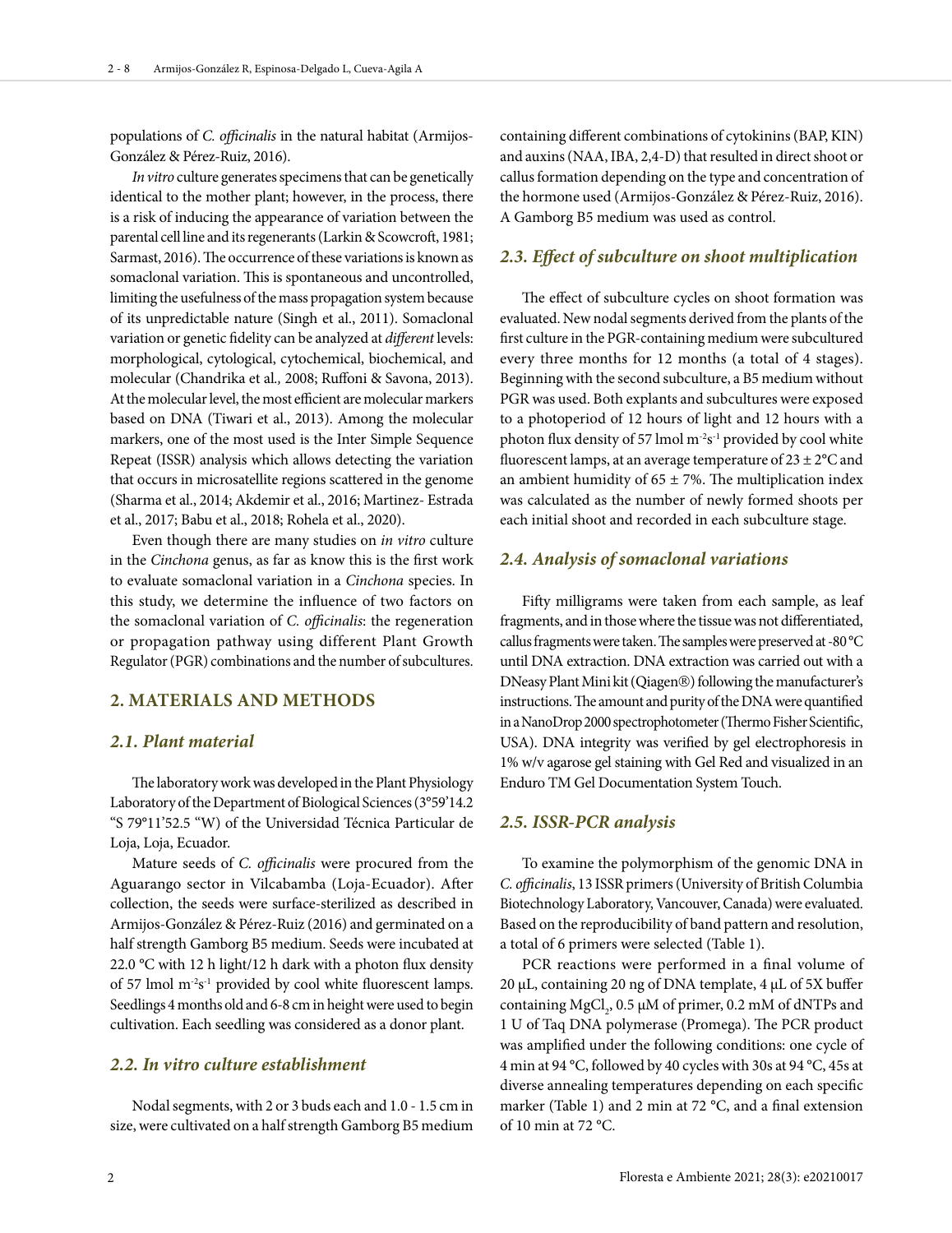The PCR was carried out in the Applied Biosystems Thermocycler. The visualization of products was carried out in an agarose gel at 2%. The gels were dyed with Gel Red, run at 80 volts/cm and visualized under UV light in an Enduro TM Gel Documentation System Touch. Amplified PCR products that were not clear were repeated and only clear and reproducible bands were considered for the analysis. The sizes of the amplification products were estimated using a 100 bp molecular marker (Invitrogen).

#### *2.6. Experimental design and statistical analysis*

All the experiments were repeated twice with a minimum of 36 explants for each subculture with its corresponding control. At random, 2 samples were taken for each subculture and combination for DNA extraction and analysis with ISSR. A total of 84 explants were evaluated.

ISSR fragments were scored as present (1) or absent (0) according to the band amplification resulting in a binary matrix. From the documented gels all the bands were analyzed using the GelAnalyzer (2010) software (Lazar *et al*. 2010). Based on genetic data, the distances between groups were calculated with the Jaccard coefficient. The relationship between the donor plants and the regenerated explants was represented in a dendrogram using the UPGMA (Unweighted Pair Group Method with Arithmetic Mean) algorithm. Polymorphism was calculated as the proportion of the total number of polymorphic bands to the total number of bands and expressed as a percentage of each specimen. The analyses were performed in the *R* program, version 3.6.3. (R Development Core Team, 2020).

#### **3. RESULTS AND DISCUSSION**

# *3.1. In vitro culture, shoot development, and multiplication index*

Morphogenic responses, such as shoot regeneration, are observed by the application of cytokinins either alone (Razaq et al., 2012; Saha et al., 2014; Sadeghi et al., 2015), or in combination with auxins (Upadhyay et al., 2015; Savitikadi et al., 2020). Both PGRs have a synergistic effect on morphogenic responses, which has been reported in other medicinal species such as *Rhodiolarosea* (Dimitrov et al., 2003). In this work, the combination of 2,4-D with any of the evaluated cytokinins (BAP or Kin) produced indirect shoots (Figures 1 and 2a). The combination of BAP and IBA (5.0 mg  $L^{-1}$  and 3.0 mg  $L^{-1}$ ) produced shoots from compact globular structures, in addition to direct

shoot formation (Figure 2c). In *C. robusta* with the use of Kin and 2,4-D (Giroud et al., 1989) and in *C. ledgeriana* with the use of BAP and 2,4-D (Hoekstra et al., 1990), the formation of the same globular structures was reported. The combination of NAA and BAP produced direct shoot formation. The same response was observed in a B5 medium without PGR (Figure 2b).

The highest multiplication index (11.5) was achieved with the use of 5.0 mg  $L^{-1}$  BAP and 3.0 mg  $L^{-1}$  IBA. Similar responses have been observed in other *Cinchona* species such as *C. ledgeriana* (Hunter, 1979). At the end of the fourth stage of subculture, this PGR combination produced approximately 700 explants from a single plant. In previous work with *C. officinalis*, Armijos-González & Pérez-Ruiz (2016) found the highest proliferation rate with the same combination. The results showed that, when additional subculture is performed, the proliferation rate increases. This effect has been evaluated in several species of bromeliads and is known as habituation to growth regulators (Pierik, 1990).

The lowest multiplication index (1.2) was registered for the explants cultivated in the combination of 5.0 mg  $L<sup>-1</sup>$  $BAP + 1.0$  mg  $L^{-1}$  of 2,4-D (Figure 1).



**Figure 1.** Multiplication index for each Plant Growth Regulator combination evaluated in four developmental stages.

#### *3.2. Marker in formativeness and performance*

From a prescreening assay with 13 ISSR primers, six markers were chosen because they generated polymorphic, reproducible, well-differentiated, and bright bands. A total of 58 ISSRs fragments were observed after PCR amplification. The fragment sizes observed were between 200 and 2837 bp using primers with AG and GA dinucleotide repeats (Table 1).

The average fragment number for each primer was 10. A minimum of eight fragments was observed with the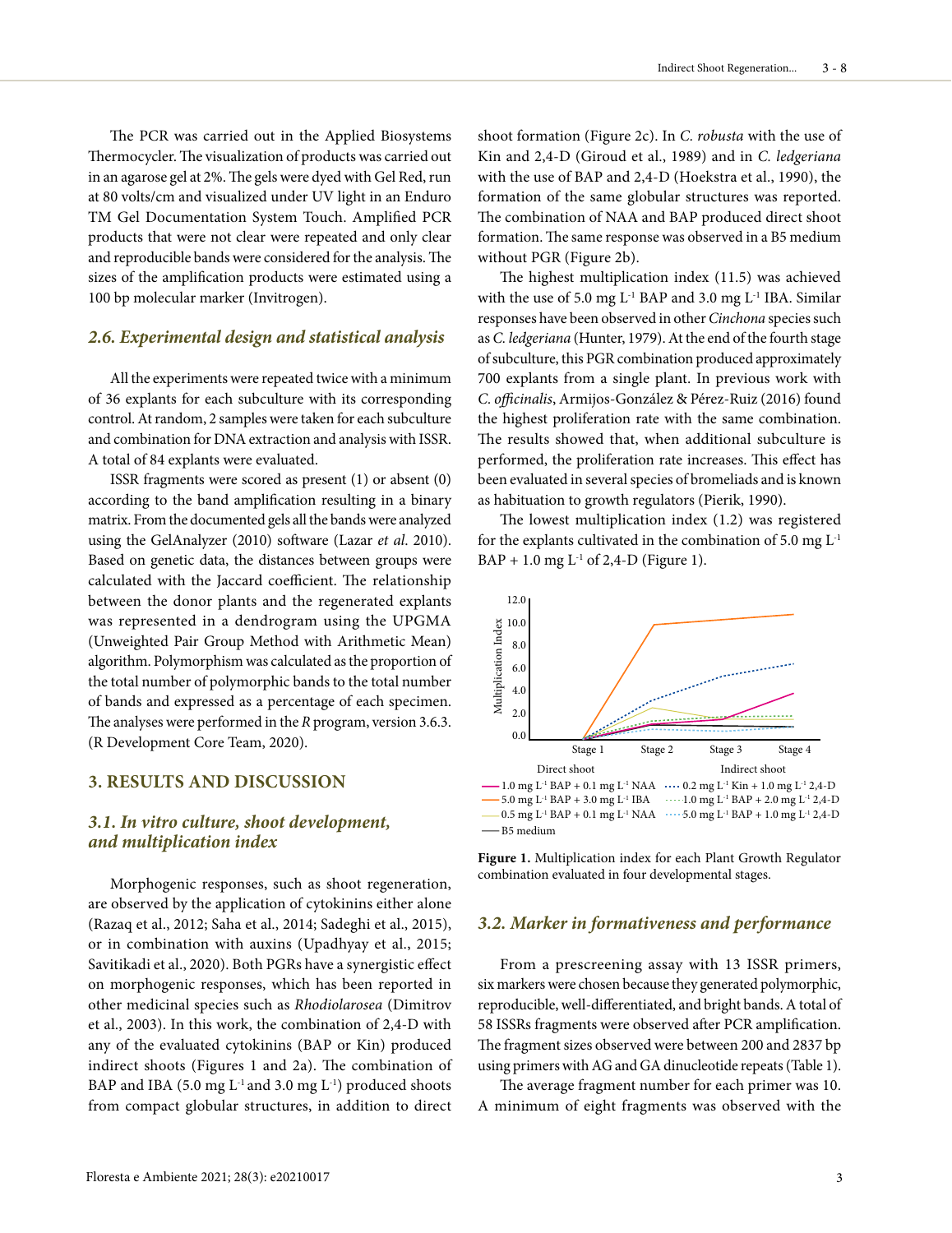UBC840 marker, and a maximum of 13 bands with the UBC808 primer. The smallest fragment size was 200 bp for the UBC809 marker, and the largest was 2837 bp for the UBC840 marker (Table 1).

The maximum percentage of polymorphism was 39%, observed for the UBC808 marker. This was followed by UBC809, UBC834, and UBC836 (33%). The lowest percentage of polymorphism was observed in the UBC807 marker, with 20%.

|  | Table 1. ISSR primers used for detecting somaclonal variation of <i>in vitro</i> regenerated plants of <i>C. officinalis</i> . |
|--|--------------------------------------------------------------------------------------------------------------------------------|
|--|--------------------------------------------------------------------------------------------------------------------------------|

| <b>Primers</b> | Sequence<br>$(5' - 3')$ | Range (bp) | No. of bands | Monomorphic<br>fragments | Polymorphic<br>fragments | Polymorphism<br>$(\% )$ |
|----------------|-------------------------|------------|--------------|--------------------------|--------------------------|-------------------------|
| <b>UBC 807</b> | (AG)8 T                 | 233-1276   | 10           | 8                        | $\mathfrak{D}$           | 20                      |
| <b>UBC 808</b> | (AG)8C                  | 203-1517   | 13           | 8                        | 5                        | 39                      |
| <b>UBC 809</b> | $(AG)8$ G               | 200-1345   | 9            | 6                        | 3                        | 33                      |
| <b>UBC 834</b> | $(AG)8$ YT              | 256-2609   | 9            | 6                        | 3                        | 33                      |
| <b>UBC 836</b> | $(AG)8$ YA              | 233-1544   | 9            | 7                        | $\mathfrak{D}$           | 33                      |
| <b>UBC 840</b> | $(GA)8$ $YT$            | 231-2837   | 8            | 6                        | 2                        | 25                      |
| Total          |                         | 200-2837   | 58           | 40                       | 18                       | 28.7                    |

# *3.3. Evaluation of the somaclonal variation with ISSR*

In the PGR combinations that produced direct shoot formation (Figure 2) or shoot formation from compact globular structures, ISSR markers showed no genetic variation when they were compared to the donor plant. Jaccard's similarity coefficient was 1.0 and there were no groupings. Similar responses had been reported in *Ophiorrhiza mungos,*  Rubiaceae (Kaushik et al., 2015).

The UPGMA cluster analysis based on the ISSR analysis revealed genetic differences between the donor plant and the explants cultivated in the PGR combinations that produced indirect shoot formation (Figure 3).

The combination of 0.2 mg  $L^{-1}$  Kin - 1.0 mg  $L^{-1}$  2,4-D resulted in the highest genetic distance. The genetic differences were observed from the second stage of culture (Variation coefficient = 0.03) and increased at the third stage (Variation  $coefficient = 0.06$ ) (Figure 3a; Figure 4).



Figure 2. Proliferation of shoots during stage 1: a. Formation of indirect shoots (white arrow) and roots (black arrow) from callus  $[B5 + 0.2 \text{ mg } L^1 \text{ Kin} + 1.0 \text{ mg } L^1 \text{ 2,4-D}].$  b. Direct shoot from axillary buds (black arrow) in a B5 medium without regulators. c. Shoot formation from compact globular structures (black arrow) and direct shoot formation  $[BS + 5.0$  mg  $L<sup>-1</sup> BAP + 3.0$  mg  $L<sup>-1</sup> IBA]$ .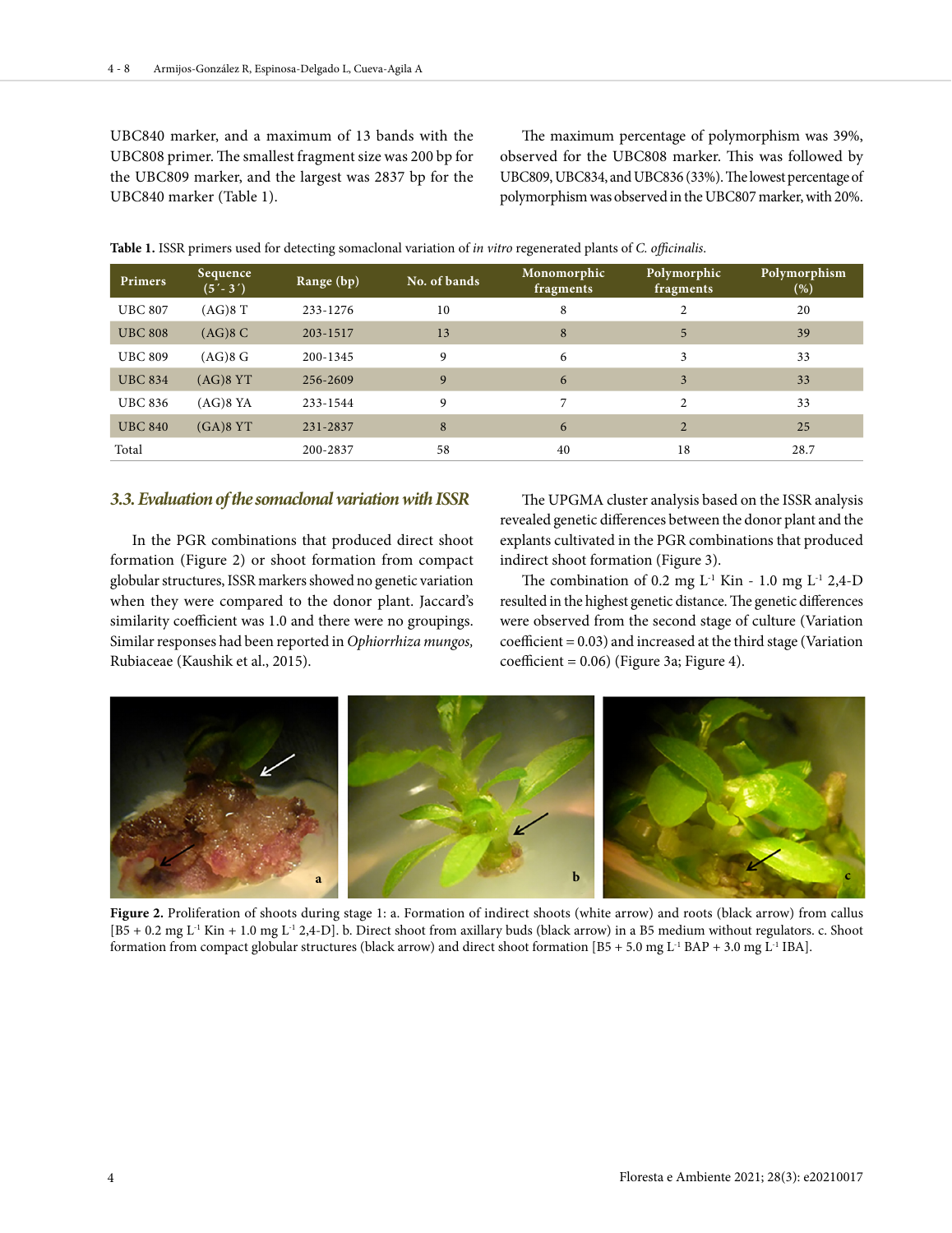

Figure 3. The genetic similarity UPGMA dendrogram is based on Jaccard's coefficient. The analysis was calculated for each combination of plant growth regulators and subculture with respect to the donor plant. The figure presents the results only for the PGR combinations that resulted in a similarity coefficient different from 1.00. D, E, and F represent the explants which were grown in a medium with PGR: a. B5 medium + 0.2 mg L<sup>-1</sup> Kin + 1.0 mg L<sup>-1</sup> 2,4-D; b. B5 medium + 5.0 mg L<sup>-1</sup> BAP + 1.0 mg L<sup>-1</sup> 2,4-D; c. B5 medium + 1.0 mg L<sup>-1</sup> BAP -2.0 mg L<sup>-1</sup> 2,4-D. When the letters are followed by numbers, they represent the three different culture stages. Donor plant: represents the control explant used for each PGR combination corresponding to explants from the same donor plant that was grown in the B5 medium.



**Figure 4.** Genetic variation analysis of donor plant and micropropagated, using the ISSR 808 primer. Lane M: 100 bp DNA marker. Lane DP: Donor plant. Lane 1-10: *In vitro* regenerated plant of third of culture in B5 medium + 0.2 mg L<sup>-1</sup> Kin + 1.0 mg L<sup>-1</sup> 2,4-D.

The genetic distance observed in the explants cultivated in the other PGR combinations: 5.0 mg L-1 BAP - 1.0 mg L-1 2,4-D (Figure 3b) and 1.0 mg L-1 BAP - 2.0 mg L-1 2,4-D (Figure 3c), was altered only in the third stage of culture in both combinations when compared to the donor plant, showing variation coefficients of 0.03 and 0.02, respectively.

Several studies have reported that distinct factors influence genetic variation, including the regenerative pathway. However, it is not a rule that direct regeneration has a lower risk of somaclonal variation and those that go through a callous phase have a higher probability of variation (Tang, 2001; Gao et al., 2010; Bairu et al., 2011).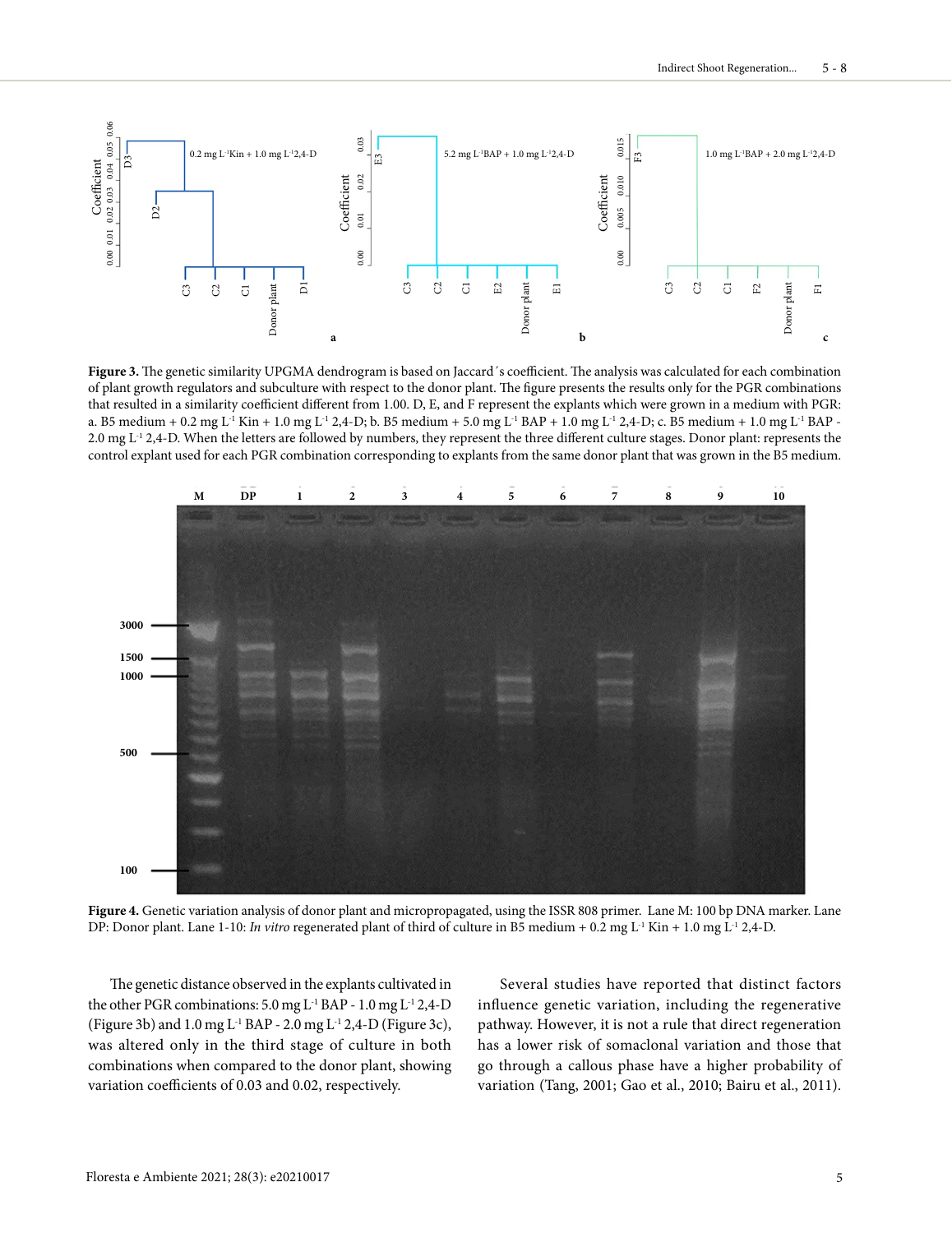In this work, the compact globular structures that also had been observed in explants of *C. ledgeriana* and *C.robusta* (but in combinations of different PGRs) did not induce genetic differentiation. The observed structures are meristemoids that later differentiate into vascular structures and other tissues (Robins et al., 1986; Hoekstra et al., 1990), organized structures that were also confirmed through histological analysis in *C. officinalis* (Armijos-González & Pérez-Ruiz, 2016). In *Hydrangea macrophylla*, the same combination of regulators did not present the risk of somaclonal variation in the explants (Liu et al., 2011).

The addition of 2,4-D has been reported as a factor associated with genetic abnormalities, stimulating endopolyploidy, amitosis, mutations (Kunakh, 2005; Mohanty et al., 2008), DNA methylation that produces changes in genotype (Chakrabarty et al., 2003; Regalado et al., 2015), and mutation or inactivation of genes by genetic repression in artificial culture conditions (García et al*.*, 2019). In this work, it was observed genetic differences for all the PGR combinations in the presence of 2,4-D. Similar responses have been reported for many species such as in *Aloe vera* (Rathore et al., 2011) and *Bletilla striada* (Wang et al., 2014).

The 2,4-D auxin for *C. officinalis* produced calli, confirming that the type of regeneration through callus (Figure 3) was an important factor that produces genetic variability. The level of somaclonal variation in callus regeneration may be due to the heterogeneity of callus cells and to the accumulation of genomic alterations (Kuznetsova et al., 2006) during long-term culture (Bublyk et al., 2012).

The appearance of variability was not immediate upon exposure to growth regulators, but was evident by the third subculture. Therefore, for *C. officinalis*, the effect of the regulators is also associated with the time of cultivation or with the number of subcultures. Specifically, in the presence of 0.2 mg  $L^{-1}$  Kin - 1.0 mg  $L^{-1}$  2,4-D, the variation was detected in the second subculture and increased in the third one. 2,4-D remains in the tissue for a long time and is difficult to remove (García et al., 2019). In general, the greater the number of subcultures, the greater the risk of genetic variation (Devi et al., 2014; Krishna et al., 2016), which may be due to the increased time of exposure to the stress caused by this auxin. This response has been reported for other species. In *Tetrastigma hemsleyanum*, the frequency of variation also tended to increase over time of subculture because of the accumulation of mutations (Peng et al., 2015). In *Pisum sativum*, the variation was observed in the explants obtained from a first subculture and increased in the explants of the second subculture (Kuznetsova et al., 2006) and, for *Musa acuminata*, the variation increased in

subcultures through the loss and appearance of new alleles with respect to the mother (Sheidai et al., 2008).

The percentages of genetic variation in *C. officinalis* were between 3 and 6%, although higher genetic differences have been reported for other species with the use of 2,4-D. In explants cultivated from *Lilium orientalis*, the percentage of variation obtained was 8%, and the authors considered this a low percentage of genetic divergence for the regeneration of shoots (Liu & Yang, 2012). In *Lilium* plants with 0.73% polymorphism, the explants obtained were considered genetically and morphologically stable (Yin et al., 2013). Despite the low percentage of genetic variation obtained in the explants of *C. officinalis*, the results suggest that the variation is due to the synergistic effect of the regeneration pathway, the effect of 2,4-D and subcultures. Therefore, the present research study suggests avoiding the use of 2,4-D in order to produce plants with genetic stability.

# **4. CONCLUSIONS**

This is the first study carried out on the genetic stability of the *in vitro* cultivation of *C. officinalis.* The use of IBA and BAP produced a globular compact structure and achieved the highest proliferation index producing 700 plants from a single explant with high genetic fidelity. The presence of 2,4-D induced somaclonal variation in all of the tested combinations. The subculture stages increase somaclonal variation only in the presence of the 2,4-D auxin. This work suggests that direct or indirect propagation pathways without the presence of 2,4-D are good strategies to produce plants used for reintroduction and restoration programs.

#### **SUBMISSION STATUS**

Received: 17 Mar. 2021 Accepted: 11 Jun. 2021 Associate editor: Rodrigo Studart Corrêa

#### **CORRESPONDENCE TO**

#### **Rosa Armijos-González**

Universidad Técnica Particular de Loja, Departamento de Ciencias Biológicas y Agropecuarias, San Cayetano Alto, Loja, 11-01-608, Ecuador.

e-mail: rearmijos@utpl.edu.ec

#### **REFERENCES**

Acosta M. Cinchonas del Ecuador. Quito: Publicaciones científicas Mas; 1947.

Akdemir H, Suzerer V, Tilkat E, Onay A, Çiftçi YO. Detection of variation in long-term micropropagated mature pistachio via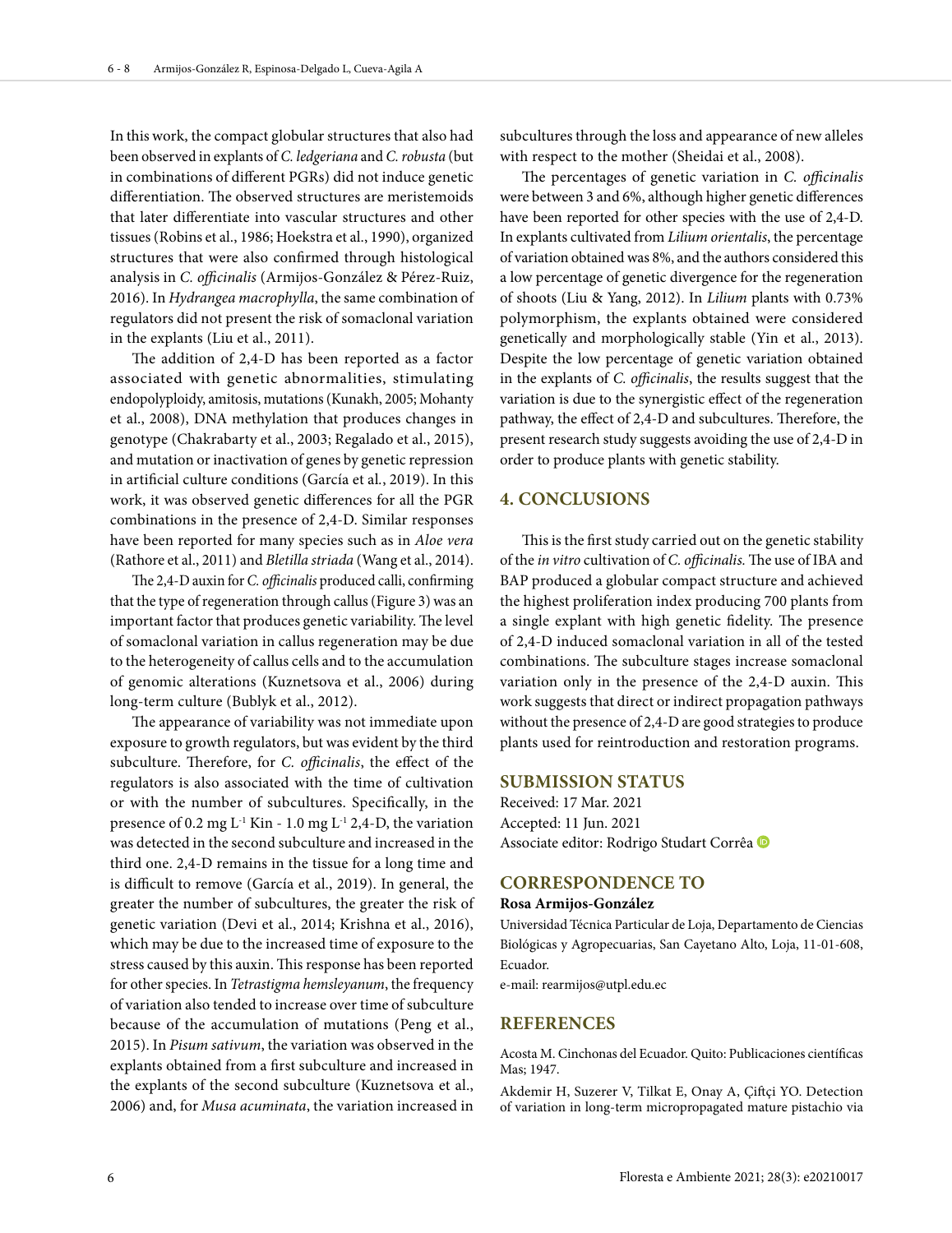DNA-based molecular markers. *Applied Biochemistry Biotechnology* 2016; 180(7):1301–1312.

Andersson L. A revision of the genus Cinchona (Rubiaceae-Cinchoneae). *Memoirs of the New York Botanical Garden* 1998; 81: 1–75.

Arias JC. Cortezas de Esperanza. Loja: Archivo Histórico de Loja, Municipio de Loja; 2017.

Armijos-Gonzalez R, Perez-Ruiz C. *In vitro* germination and shoot proliferation of the threatened species *Cinchona officinalis* L (Rubiaceae). *Journal of Forestry Research* 2016; 27(6), 1229-1236.

Babu GA, Vinoth A, Ravindhran R. Direct shoot regeneration and genetic fidelity analysis in finger millet using ISSR markers. *Plant Cell Tissue Organ Culture* 2018; 132:157–164. https://doi.org/10. 1007/ s11240-017-1319-z.

Brako L, Zarucchi JL. Catalogue of the flowering plants and gymnosperms of Peru. St. Louis Mo.: Missouri Botanical Garden; 1993.

Bublyk O, Andreev I, Spiridonova K, Kunakh V. Genetic variability in regenerated plants of *Ungernia victoris*. *Biologia Plantatum* 2012; 56(2) 395-400.

Caraguay-Romero K, Eras-Guamán V, González Zaruma D, Moreno Serrano J, Minchala-Patiño J, Yaguana-Arévalo M, Valarezo-Ortega C. Potencial reproductivo y análisis de calidad de semillas de *Cinchona officinalis* L., provenientes de relictos boscosos en la Provincia de Loja – Ecuador. *Revista de Investigación. Altoandina*  2016; Vol 18 N 3: 271-280.

Chakrabarty D, Yu K, Paek K. Detection of DNA methylation changes during somatic embryogenesis of Siberian ginseng (*Eleuterococcus senticosus*). *Plant Science* 2003; 165:61–68.

Chandrika M, Thoyajaksha V, Ravishankar R, Ramachandra K. Assessment of genetic stability of *in vitro* grown *Dictyospermun ovalifolium*. *Biologia Plantarum* 2008; 52(4): 735-739.

Cueva-Agila A, Velez-Mora D, Arias D, Curto M, Meimberg H. Brinegar C. Genetic characterization of fragmented populations of *Cinchona officinalis* L. (Rubiaceae), a threatened tree of the northern Andean cloud forest. *Tree Genetics and Genomes* 2019; 15:81, https://doi.org/10.1007/s11295-019-1393-y.

Cuvi N. Ciencia e imperialismo en América Latina: la Misión de Cinchona y las estaciones agrícolas cooperativas (1940-1945) [disertación]. Barcelona: Universidad Autónoma de Barcelona; 2009.

Devi S, Kumaria S, Rao S. Tandon P. Single primer amplification reaction (SPAR) methods reveal subsequent increase in genetic variations in micropropagated plants of *Nepenthes khasiana* Hook. f. maintained for three consecutive regenerations. *Gene* 2014; 538: 23-29.

Dimitrov B, Tashera K, Zagorska N, Evstatieva L. *In vitro* cultivation of *Rhodiola rosea* L. *Genetics and Breeding* 2003; 32 (1-2):3-6.

Gamborg O, Miller R, Ojima K. Nutrient requirements of suspension cultures of soybean root cells. *Experimental Cell Research* 1986; 50:151-158.

Gao X, Yang D, Cao D, Ao M, Sui X, Wang Q, Kimatu J, Wang L. *In Vitro* Micropropagation of Freesia hybrida and the Assessment of Genetic and Epigenetic Stability in Regenerated Plantlets. *Journal of Plant Growth Regulation* 2010; 29: 257-267.

Garcia C, Furtado de Almeida A, Costa M, Britto D, Valle R, Royaert S. Abnormalities in somatic embryogenesis caused by 2,4-D: an overview. *Plant Cell, Tissue and Organ Culture* 2019; 137: 193-212.

Garmendia A. El Árbol de la Quina (Cinchona spp.): Distribución, caracterización de su hábitat y arquitectura. Loja: Universidad Técnica Particular de Loja; 2005.

Giroud C, van der Leer T, van der Heijden R, Verpoorte R, Heerremans C, Niessen W, van der Greef J. Thermospray Liquid Chromatography/Mass Spectrometry (TSP LC/MS) Analysis of the Alkaloids from Cinchona *in vitro* Cultures. *Planta Medica* 1989; 57:142-148.

Hay C, Anderson L, Phillipson J, Curless D, Brown T. *In vitro* culture of Cinchona species. Part II Time-course studies on the uptake of radio-labelled alkaloid precursors and alkaloids by *C. ledgeriana* root suspension cultures. *Plant Cell Reports* 1987; 9 (3): 197-206.

Hay C, Anderson L, Phillipson J, Roberts M. *In vitro* culture of Cinchona species. Precursor feeding of *C. ledgeriana* root suspension cultures with L-tryptophan. *Plant Cell Reports* 1986; 5(1): 1-4.

Hoekstra S, Harkes P, Verpoorte R, Libbenga K. Effect of auxin on cytodifferentiation and production of quinoline alkaloids in compact globular structures of *Cinchona ledgeriana*. *Plant Cell Reports* 1990; 8 (10): 571-574.

Hunter CS. *In vitro* culture of *Cinchona ledgeriana* L. *Journal of Horticultural Science* 1979; 54:2, 111-114, DOI: 10.1080/00221589.1979.11514857.

Jaramillo-Arango J. A critical review of the basic facts in the history of Cinchona. *Botanical Journal of the Linnean Society*  1947; 53:272-311.

Kaushik P, Kumara M, Balasubramanya S, Anuradha M. Rapid Plant Regeneration, Analysis of Genetic Fidelity and Camptothecin Content of Micropropagated Plants of *Ophiorrhiza mungos* Linn. – A Potent Anticancer Plant. *Journal of Crop Science and Biotechnology* 2015; 1: 1-8.

Koblitz H, Koblitz D, Schmauder H, Gröger D. Studies on tissue cultures of the genus Cinchona L. Alkaloid production in cell suspension cultures. *Plant Cell Reports* 1983a; 2(3):122-125.

Koblitz H, Koblitz D, Schmauder H, Gröger D. Studies on tissue cultures of the genus Cinchona L. *In vitro* mass propagation through meristem-derived plants. *Plant Cell Reports* 1983b; 2(2):95-97.

Krishna H, Alizadeh M, Singh D, Singh U, Chauhan N, Eftekhari M, Sadh RK. Somaclonal variations and their applications in horticultural crops improvement. *3 Biotech* 2016; 6(1):54.

Kunakh V. Biotechnology of medical plants. Genetic, physiological and biochemical basis. *Logos, Kyiv* 2005.

Kuznetsova O, Ash O, Gostimsky S. The Effect of the Duration of Callus Culture on the Accumulation of Genetic Alterations in Pea *Pisum sativum* L. *Russian Journal of Genetics* 2006; 42 (5) 555-562.

Larkin P, Scowcroft W. Somaclonal Variation - a Novel source of Variability from Cell Cultures from Plant Improvement. *Theoretical and Applied Genetics* 1981; 60: 197-214.

Lazar I, Zwecker-Lazar I, Lazar RH. Gel analyzer 2010a. Freeware 1D gel electrophoresis image software, IOP Publishing PhysicsWeb. 2010 [citado 2020]. Disponible en http://www.gelanalyzer.com

Liu F, Huang L, Yang L, Reinhound P, Jongsma M, Wang C. Shoot organogenesis in leaf explants of *Hydrangea macrophylla* 'Hyd1'and assessing genetic stability of regenerants using ISSR markers*. Plant Cell, Tissue Organ Culture* 2011; 104:111-117